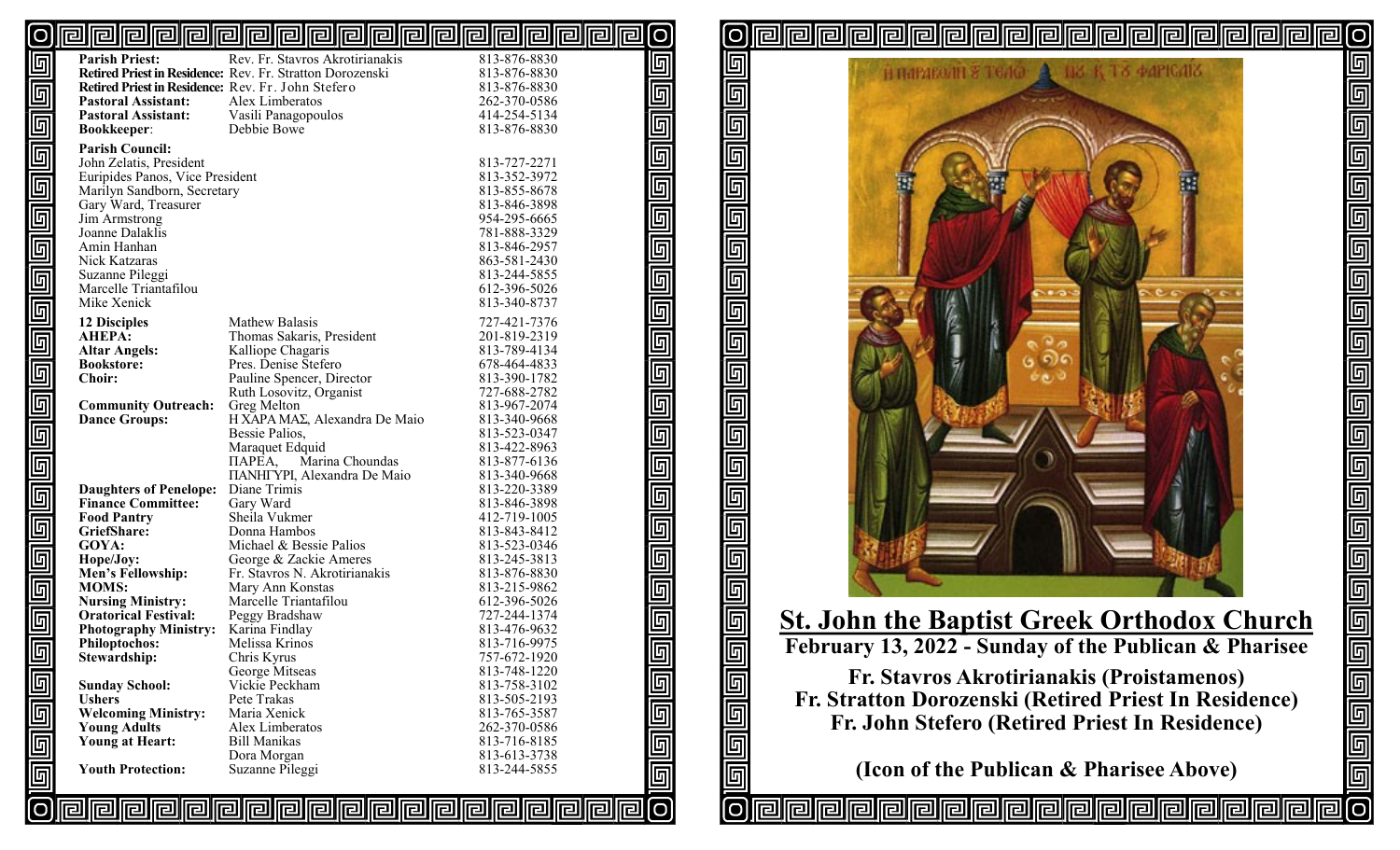Love God, Love your neighbor and spread the Gospel of Jesus Christ as an Orthodox Christian community. |

#### **MISSION:**

The mission of St. John the Baptist Greek Orthodox Church is to welcome and ser truth, joy and peace, and to create an environment that encourages all to seek salvation that  $\epsilon$ Christianity.

#### **CORE VALUES:**

Love, Worship, Community, Learning, Service

#### **SYNAXARION:**

Martinian of Palestine, Aquila and Priscilla the Apostles, Eulogios the Patriarch of

#### **Apolytikion of the Week (First Mode):**

The stone that had been sealed before Your tomb by the Judeans and the soldiers guarding did watch over Your pure and sacred Body. O Savior, the third day You arose, and unto all the world did You give life. Whereby all the heavenly powers did proclaim that You are the Giver of in the flesh, and takes away the sins of the ers did proclaim that You are the Giver of usual and grants to us His great manage. Life: Glory unto our Resurrected Christ; Glory unto Your Kingdom; Glory to Your **Kontakion (Fourth Mode):**  dispensation, O You Who alone loves all.

#### **Apolytikion for St. John:**

The memory of the just is  $\circ$ of praise; for you O Forerun the Lord is sufficient. You truly more venerable than th you were granted to baptize Whom they proclaimed. The for truth, proclaiming with even to those in Hades: that world, and grants to us His

From the proud speaking\* us flee, and let us learn\* the by crying out, $*$  with deep si Grant us Your mercy, O on

**Welcome to all of our Visitors** "Welcome one another just as Christ has welcomed you, for the glory of **Romans 15: pray that your worship experience with us today will be inspirational and uplifting. Please introduce your self to an usher or an usher or an usher or an usher or an usher or an usher or an usher or an usher or an usher o** member of the Welcoming Ministry and pick-up a "welcome packet" as you exit the church. We are happy : today!

**Holy Communion** is offered only to Orthodox Christians who are in good canonical standing with **prepared through prayer and fasting.** Everyone is invited to receive the Antidoron (Blessed Bread) at the Divine Liturg

**Order for Holy Communion—With Sunday School back in session the order for Holy Communion w** 

- 1. Choir<br>2. Altar
- Altar boys
- 3. Sunday school teachers (who will line up in middle aisle before Communion)
- Sunday school students (who will line up in the middle aisle before Communion behind the teachers)
- 5. Then the rest of the congregation

**Memorials:**  Andrew Voykin (30 Years), Helen (Eleni) Kyriakis (1 Year), Nikolas Rogers (1 Year)

# **VISION: Upcoming Services & Events**

| ve people with love,                                                                                                                                                                                                                                                                                                                                                                                 | <b>Sunday, February 13</b>                                                                                                                                                                                                                                                                                                                                                                                                                                                                                                                                                                                                                                                                                                                                                                                                                  | <b>Publican &amp; Pharisee</b><br>Orthros 8:30 a.m.                                                         | Divine Liturgy 10:00 a.m.                                            |  |
|------------------------------------------------------------------------------------------------------------------------------------------------------------------------------------------------------------------------------------------------------------------------------------------------------------------------------------------------------------------------------------------------------|---------------------------------------------------------------------------------------------------------------------------------------------------------------------------------------------------------------------------------------------------------------------------------------------------------------------------------------------------------------------------------------------------------------------------------------------------------------------------------------------------------------------------------------------------------------------------------------------------------------------------------------------------------------------------------------------------------------------------------------------------------------------------------------------------------------------------------------------|-------------------------------------------------------------------------------------------------------------|----------------------------------------------------------------------|--|
| ion through Orthodox                                                                                                                                                                                                                                                                                                                                                                                 | Luncheon - Philoptochos Souper Bowl of Caring                                                                                                                                                                                                                                                                                                                                                                                                                                                                                                                                                                                                                                                                                                                                                                                               |                                                                                                             |                                                                      |  |
|                                                                                                                                                                                                                                                                                                                                                                                                      | Monday, February 14                                                                                                                                                                                                                                                                                                                                                                                                                                                                                                                                                                                                                                                                                                                                                                                                                         | <b>Bible Study</b>                                                                                          | 6:30 p.m.                                                            |  |
|                                                                                                                                                                                                                                                                                                                                                                                                      | Tuesday, February 15                                                                                                                                                                                                                                                                                                                                                                                                                                                                                                                                                                                                                                                                                                                                                                                                                        | Women's Bible Study                                                                                         | $10:00$ a.m.                                                         |  |
| of Alexandria                                                                                                                                                                                                                                                                                                                                                                                        | Thursday, February 10                                                                                                                                                                                                                                                                                                                                                                                                                                                                                                                                                                                                                                                                                                                                                                                                                       | Adult Greek School<br>GriefShare                                                                            | $6:00-8:30$ p.m.<br>6:30 p.m.                                        |  |
| bserved with hymns<br>nner the witness of<br>have proved to be<br>he prophets. Since                                                                                                                                                                                                                                                                                                                 | <b>Sunday, February 20</b>                                                                                                                                                                                                                                                                                                                                                                                                                                                                                                                                                                                                                                                                                                                                                                                                                  | <b>Prodigal Son</b><br>Orthros 8:30 a.m.                                                                    | Divine Liturgy 10:00 a.m.                                            |  |
| e in the river, the One<br>herefore, you strove<br>joy the Good News,<br>t God was manifested<br>the sins of the<br>great mercy.<br>of the Pharisee* let<br>e Publican's humility<br>ighs, to our Savior:*<br>ly forgiving One.<br>of God." Romans 15:7 We<br>ourself to an usher or a<br>appy that you are with us<br>the church and who have<br>e end of the Divine Liturgy.<br>ill be as follows: | Fifty-Two Verses in Fifty-Two Weeks: The Bible Project<br><b>February 13-19</b><br>But the steadfast love of the Lord is from everlasting to everlasting upon those<br>who fear Him, and His righteousness to children's chil-dren.<br>Psalm 103:17<br>No one is perfect. To one degree or another, we are all broken. On a given day,<br>we may feel more put together or more broken, but we live in a state of broken-<br>ness. This is manifested chiefly by sin, so at some point every day, when we sin,<br>we are again expressing our broken-ness. The beautiful words of Psalm 103:17<br>remind us that God's love is steadfast, it is from everlasting to everlasting. God<br>understands our brokenness and still loves us despite it. No matter who we are or<br>what we've done, nothing can separate us from the love of God. |                                                                                                             |                                                                      |  |
|                                                                                                                                                                                                                                                                                                                                                                                                      |                                                                                                                                                                                                                                                                                                                                                                                                                                                                                                                                                                                                                                                                                                                                                                                                                                             |                                                                                                             |                                                                      |  |
|                                                                                                                                                                                                                                                                                                                                                                                                      | <b>Monday Night Bible Study</b><br>Leader: Fr. John<br>Day: Monday 6:30 p.m.                                                                                                                                                                                                                                                                                                                                                                                                                                                                                                                                                                                                                                                                                                                                                                | <b>Education at St. John</b><br><b>Women's Bible Study</b><br>Leader: Fr. Stavros<br>Day: Monday 10:00 a.m. | <b>Greek School</b><br>Leader: Magda Myer<br>Day: Thursday 6:00 p.m. |  |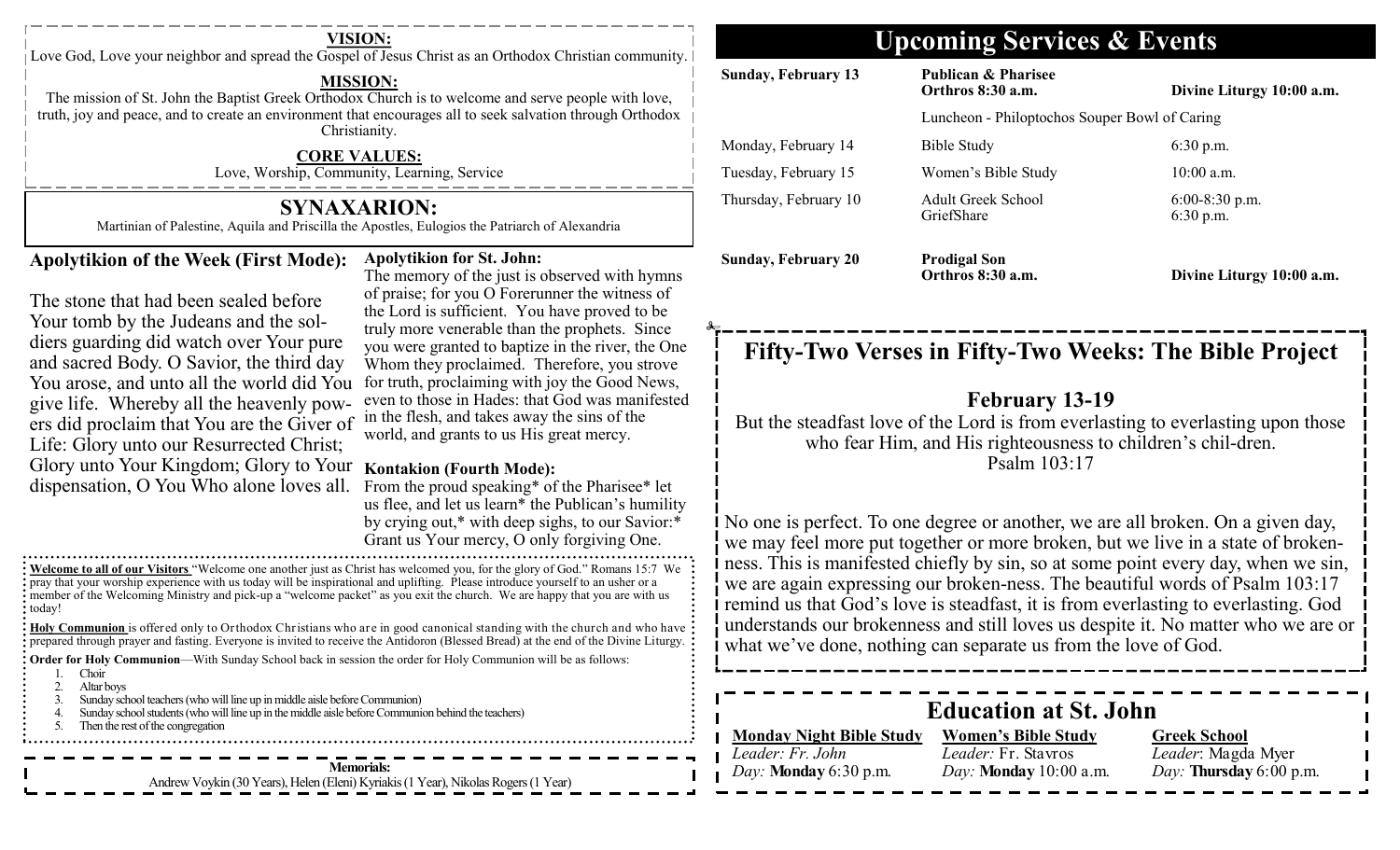# **MINISTRY NEWS & UPDATES**

**St. John's Bookstore**— Looking for a beautiful and meaningful gift for a family member or friend? By special order, family icons are now available in our bookstore. The icons portray the Theotokos along with icons of the patron saints of your children, grandchildren, etc. A sample is on display in the bookstore. Allow 6-8 weeks for delivery.

**Monday Night Bible Study -** Fr. John 's Bible Study meets on Monday night at 6:30 p.m. Join us in person or via Zoom to share your insights as we deepen our relationship with Christ.

## **Let Us Know You're Competing in This Year's Oratorical Competition :**

It's that time of year where we are recruiting our youth to compete in this year's oratorical competition. We are asking all 7-12 graders to consider enlisting in the Oratorical Competition. If you are interested in participating, please contact Peggy Bradshaw via e-mail or phone (pbradshaw@vandykmortgage.com / 727-244-1374).

This year's topics can be found here: https://www.goarch.org/-/st-john-chrysostom-oratoricalfestival



### **Souper Bowl of Caring:**

Sunday, Feb 13th is not only the BIG game were we cheer for our favorite football team, it is also "SOUPER BOWL OF CARING" Sunday a nation-wide, youth-led initiative to TACKLY hunger! Pick your favorite team and join our HOPE & Hoy Youth ministry collect donations to benefit Hope Children's Home- a Christian home that takes or -phaned children and is entirely supported by churches, private individuals, clubs and organiza-tions.

Our Sunday School children will be near the side doors on Sunday, Feb 13th holding pots to collect your cash donation or food item. Pick your favorite team's pot to donate to! The BIG winner: Hope Children's Home.



**Starting this Sunday: Blood Pressure Screening in February -** YOUR nursing ministry will be doing FREE blood pressure checks February 13, 20, and 27. Come get your blood pressure checked and know your numbers!

#### **Philoptochos Selling Spanakopita, Tyropita, and Trays of**

**Baklava -** The Philoptochos will continue selling Spanakopita, Tyropita, and Baklava after Divine Liturgy! You can ask a Philoptochos board member or call Lisa Alsina (813-728-1094) if you're interested in purchasing one!



# **Readings for the 17th Sunday of Matthew**

#### **Epistle Reading is from St. Paul's Second Letter to Timothy**

**Prokeimenon: Verse:** Let Your mercy, O Lord, be upon us, as we hope in You. Rejoice greatly in the Lord, O righteous ones; praise is fitting for the upright.

Timothy, my son, you have observed my teaching, my conduct, my aim in life, my faith, my patience, my love, my steadfastness, my persecutions, my sufferings, what befell me at Antioch, at Iconion, and at Lystra, what persecutions I endured; yet from them all the Lord rescued me. Indeed all who desire to live a godly life in Christ Jesus will be persecuted, while evil men and impostors will go on from bad to worse, deceivers and deceived. But as for you, continue in what you have learned and have firmly believed, knowing from whom you learned it and how from childhood you have been acquainted with the sacred writings which are able to instruct you for salvation through faith in Christ Jesus.

#### **Gospel Reading is from Luke 18:10-14**

The Lord said this parable, "Two men went up into the temple to pray, one a Pharisee and the other a tax collector. The Pharisee stood and prayed thus with himself, 'God, I thank you that I am not like other men, extortioners, unjust, adulterers, or even like this tax collector. I fast twice a week, I give tithes of all that I get.' But the tax collector, standing far off, would not even lift up his eyes to heaven, but beat his breast, saying, 'God, be merciful to me a sinner!' I tell you, this man went down to his house justified rather than the other; for everyone who exalts himself will be humbled, but he who humbles himself will be exalted."

**Prayer List:** Lord Jesus Christ, Physician of our Souls and Bodies, visit and heal your servants: Eva Coppalla; Christopher; Christopher; Elaine Daniels; Mary & Peter Nenos; Tony Ekonomou; Keith Lynn & Patrick Carroll; Daniel Hoss, Ourania Tziotis, Irina, Marina, Yuri, and Christophoros; Ashley Snyder; Evangelos & Caroline Critkas; Constantinos & Kalotina Klimis; Christine Alex, June, Lillian Thomas; Scotty; Desi Serriera; Ashley Kladakis; Dora Kallas, Kathy & Andrew Bouzinekis; Anastasia; Virginia Georgiou, Ron Myer, Toula Tsaros, Fr. Pat Legato, Nellie Pringle, Yolanda Webb, Angela Bougas, Tony Ekonomou, Ron, Jason Vickers, Rex Garrison, Tina Chakonas, Ann Demas, Christina Noel Kouzes Houck, Evangeline Xeroteres, Ashley Henderson, Natalie Henderson, Chris, Debbie, James, Avery, Lily, Jacob, Jesse, Ann, Rosario, Antonia Caffentzis, Alissa, John, Angela, Joey, Christine Scourtes, Steven, Matthew & Family, Phyllis, John Zelatis, Reagan, Peter Zaharis, Alexandra Ferrarolis, Leon & Despina Botham, Cindy Xenick, Mary Ellen Evdemon, Marie Sofia Panagopoulos, Maria Hursey, Chris Vamvakias, John Myer, Mike Trimis, Robert and Alice Stoccardo, John Alexander, Michael Romero, George Hambos, Dean Kondilis and Family, Bill and Nancy Manikas, Patricia Costello, Anastasia Smyrnakis, Ekaterina & Anna Shushaalykova, Dora Koudouna, Debbie Phelps, Mary Voykin, David Voykin, Denise Badrane, Don Payne, Felix and all victims of war, terrorism, crime, natural disaster, and all of whom we are unaware.